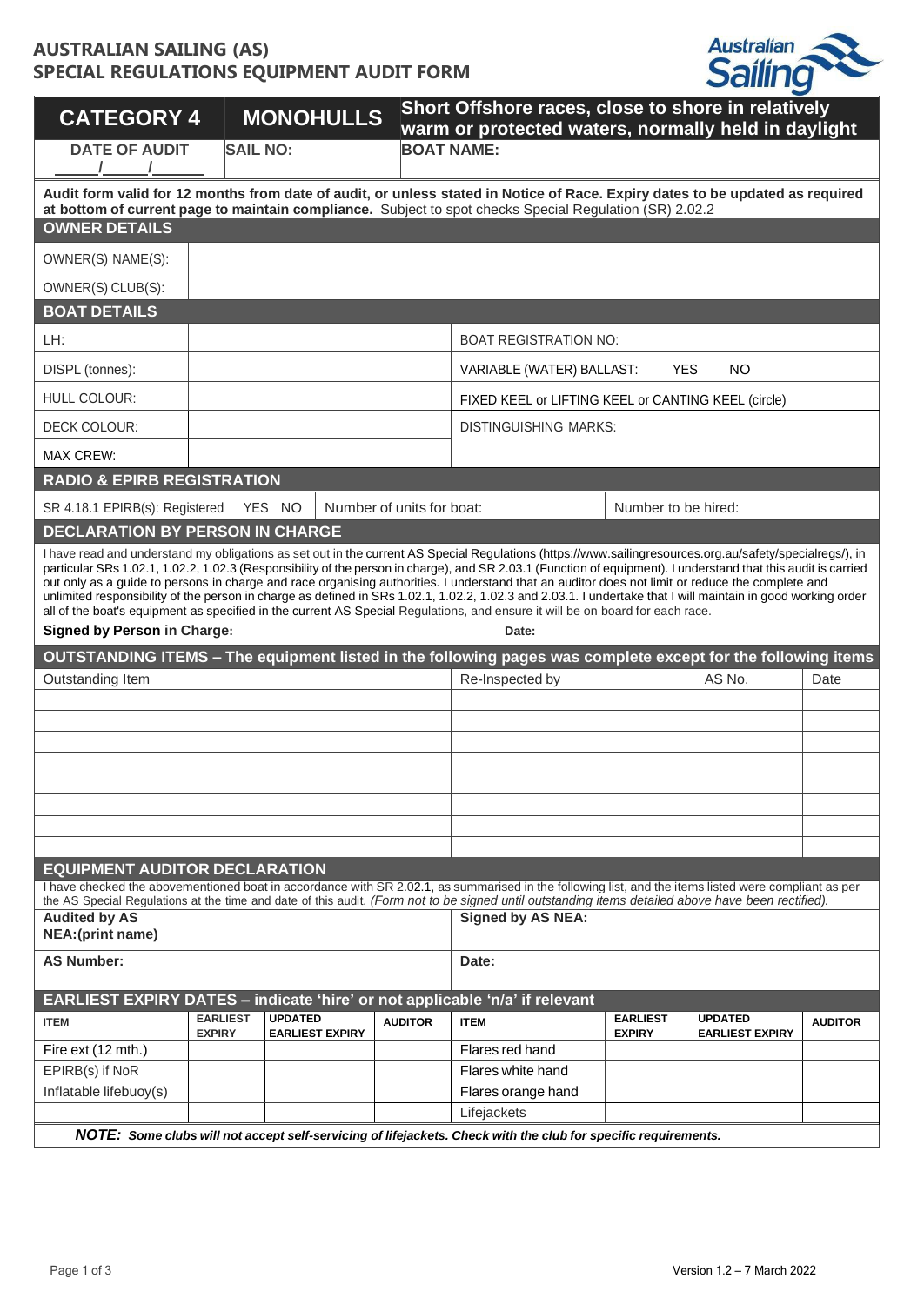## **AUSTRALIAN SAILING (AS) SPECIAL REGULATIONS EQUIPMENT AUDIT FORM**



## **CATEGORY 4 MONOHULLS Short Offshore races, close to shore in relatively**

**/ /**

**DATE OF AUDIT**

**warm or protected waters, normally held in daylight SAIL NO: BOAT NAME:**

This section to be completed and *ticked or initialled* by person in charge (P) and

| Reg              | <b>Structural Fixed Deck Items</b>                                                                                                   | P |  |
|------------------|--------------------------------------------------------------------------------------------------------------------------------------|---|--|
| 2.03.1           | Equipment functions & adequate for intended use                                                                                      |   |  |
| 2.03.2           | Ballast & heavy equipment secured                                                                                                    |   |  |
| $3.01 -$<br>3.05 | Section 3 Part 1 - Structural Features, Stability. See<br>Keel and Rudder Inspection Form, and Organising<br>Authority requirements  |   |  |
| 3.06.1           | (a) 2 exits, 1 forward of mast<br>(Refer to regulation for minimum clearance)                                                        |   |  |
| 3.07.1           | No hatches forward of maximum beam open inwards<br>except if size $< 0.071$ m <sup>2</sup>                                           |   |  |
|                  | (a)(i) Hatches above water when heeled 90°                                                                                           |   |  |
|                  | (a)(iii) Non-conforming hatches; size < $0.071$ m <sup>2</sup>                                                                       |   |  |
| 3.07.2           | (a)(iii) Non-conforming hatches kept shut while racing<br>(b) Hatches capable of being immediately shut;<br>permanently attached lid |   |  |
|                  | Non-conforming hatches labelled                                                                                                      |   |  |
| 3.07.3           | 'Not to be opened at sea'                                                                                                            |   |  |
|                  | Blocking device for low sill companionway                                                                                            |   |  |
|                  | (a) Companionway hatch securing arrangement                                                                                          |   |  |
|                  | (i) Operable from above and below                                                                                                    |   |  |
| 3.07.4           | (b) Blocking devices (e.g. washboards)                                                                                               |   |  |
|                  | (i) Capable of being retained with hatch open or shut                                                                                |   |  |
|                  | (ii) Secured to boat (e.g. by lanyard)                                                                                               |   |  |
| 3.08.1           | (iii) Permit exit in event of inversion<br>Cockpit strong, self-draining, & watertight (3.08.2)                                      |   |  |
| 3.08.3           | Bilge pump outlet not connected to cockpit drain                                                                                     |   |  |
|                  | Number of cockpit drains required: <8.5 m: 2 x 25 mm                                                                                 |   |  |
| 3.08.7           | Age/Series Date pre 07/77 & >8.5 m; 2 x 25 mm                                                                                        |   |  |
|                  | Age/Series Date post 07/77 & >8.5 m; 4 x 20 mm                                                                                       |   |  |
|                  | (a) Lifelines, stanchions, pulpits effectively                                                                                       |   |  |
|                  | continuous deck barrier                                                                                                              |   |  |
|                  | (b) Minimum heights of lifelines and pulpit rails above                                                                              |   |  |
|                  | working deck, note 1993 Primary Launch or LH $\leq$ 8.5m<br>(c) Lifelines supported at intervals $\leq$ 2.20m                        |   |  |
|                  | (d) Pulpits & stanchions permanently installed                                                                                       |   |  |
|                  | (e) Pulpit & stanchion bases not inboard by > 150 mm                                                                                 |   |  |
| 3.12.1           | or 5% of Bmax nor outboard of working deck                                                                                           |   |  |
|                  | (f) Stanchions straight, vertical; first 50 mm $\leq$ 10 mm                                                                          |   |  |
|                  | displ. and angle $\leq 10$ deg. from 50 mm above deck                                                                                |   |  |
|                  | (g) Bow pulpit opening does not exceed 360mm                                                                                         |   |  |
|                  | (h) If applicable, lifelines set inside bow pulpit are                                                                               |   |  |
|                  | adequately braced and terminated                                                                                                     |   |  |
|                  | (i) Lifelines taut with 4kg applied; $\leq$ 50mm for upper, $\leq$<br>120mm for intermediate                                         |   |  |
|                  | (a)(i) Lifelines uncoated stainless steel wire, or                                                                                   |   |  |
|                  | (a)(iii) HMPE rope of minimum diameter                                                                                               |   |  |
|                  | (b) Loose sleeve permitted                                                                                                           |   |  |
| 3.12.6           | (d) Gap secured by lanyard $\leq$ 100 mm; Lanyard                                                                                    |   |  |
|                  | replaced annually                                                                                                                    |   |  |
|                  | (e) Total lifeline system ≥ strength of required wire                                                                                |   |  |
|                  | Lifeline size minimum: LH < 8.5 m: 3 mm; LH 8.5 m -                                                                                  |   |  |
|                  | 13 m: 4 mm; LH > 13 m: 5 mm<br>Toe rail min height 25 mm (age date from 01/81)                                                       |   |  |
| 3.14.1           | Toe rail min height 20 mm (age date before 01/81)                                                                                    |   |  |
| 3.20.3           | 1 manual bilge pumps operable with boat/seats shut                                                                                   |   |  |
|                  | Bilge pump not to discharge into closed cockpit                                                                                      |   |  |
| 3.20.6           | Bilge pump not connected to cockpit drains                                                                                           |   |  |
| 3.20.7           | (a) Bilge pump minimum suction bore 25 mm                                                                                            |   |  |
|                  | (b) Bilge pump & strum boxes accessible                                                                                              |   |  |
| 3.20.8           | Pump handle each with lanyard or catch unless                                                                                        |   |  |
|                  | permanently fitted                                                                                                                   |   |  |
| 3.21.1           | Marine magnetic compass permanently installed,<br>non-electric                                                                       |   |  |
|                  | Navigation lights carried complying with IRPCAS                                                                                      |   |  |
| 3.23             |                                                                                                                                      |   |  |

|                  | d auditor(A). If item not applicable, mark 'n/a' or dash '-'                                                 |                |              |
|------------------|--------------------------------------------------------------------------------------------------------------|----------------|--------------|
| 3.24.4           | If using outboard motor, provision for it being mounted<br>at all times (may be raised but not removed)      |                |              |
| 3.28.1           | Hull Identification, min 50 mm; name & state rego;<br>OR name, sail number & club                            |                |              |
| 4.01.1           | Sail numbers as per RRS 77 and Appendix G                                                                    |                |              |
|                  | (a) Clipping points through bolted or welded deck                                                            |                |              |
| 4.03.2           | plates or other suitable strong points                                                                       |                |              |
|                  | (b) Positioned to clip/unclip from below and move<br>between cockpit and deck                                |                |              |
|                  | (c) Clipping points for 2/3 crew                                                                             |                |              |
| Reg              | <b>Structural/Fixed Items Below</b>                                                                          | $\overline{P}$ | $\mathbf{A}$ |
| 3.09.1           | (a) Seacocks permanently installed                                                                           |                |              |
|                  | (b) Plugs for each opening attached or stowed nearby                                                         |                |              |
| 3.11             | Keel stepped mast; heel securely fastened                                                                    |                |              |
| 3.15.2           | Toilet or securely fastened bucket<br>Cooking stove/heating appliance safe use in seaway                     |                |              |
|                  | e.g. Gimballed with accessible shutoff                                                                       |                |              |
|                  | Gas or methylated spirits only fuels for cooking                                                             |                |              |
| 3.17             | "REMEMBER Turn Off Gas At Bottle" sign                                                                       |                |              |
| If fitted        | Gas detection for permanent pilot light                                                                      |                |              |
|                  | Disposable gas canisters ≤ 225 grams                                                                         |                |              |
|                  | Gas bottle, spare canisters in separate compartment                                                          |                |              |
| 3.19.1           | ventilated overboard<br>Handholds below decks                                                                |                |              |
|                  | Inboard engine to SR 3.24.1, OR outboard engine with                                                         |                |              |
| 3.24.3           | tanks, fuel supply; all securely fastened                                                                    |                |              |
| 3.24.6           | Dedicated starter battery if electric starter is only                                                        |                |              |
|                  | method of starting                                                                                           |                |              |
| 3.24.7           | Separate generators, if carried, securely covered and<br>permanently installed                               |                |              |
|                  | Fuel tank shut off valve/cock if fuel can escape or                                                          |                |              |
| 3.24.8           | siphon                                                                                                       |                |              |
|                  | (a) Petrol tanks - see regulation                                                                            |                |              |
|                  | (b) Diesel tanks metal or other certified material                                                           |                |              |
|                  | (c) Fuel lines comply<br>(d) Outboard tanks secured on deck or ventilated                                    |                |              |
| 3.24.9           | compartment; manufacturer supplied or recognised                                                             |                |              |
|                  | national standard                                                                                            |                |              |
|                  | (e) Petrol not below decks in portable containers                                                            |                |              |
|                  | (f) Flexible fuel tank not permitted                                                                         |                |              |
| 3.25.1           | (b)(i) Permanently installed VHF transceiver (new                                                            |                |              |
|                  | installations DSC capable)                                                                                   |                |              |
| Reg              | <b>Portable Equipment</b>                                                                                    | P              |              |
| 3.18.4           | Emergency water 1 litre per crew additional<br>2 x 8 litre buckets, stout construction with lanyard          |                |              |
| 3.20.9<br>3.23.4 | Reserve navigation lights, independent of main power                                                         |                |              |
|                  | (b) Emergency VHF antenna where regular antenna                                                              |                |              |
| 3.25.5           | relies on mast                                                                                               |                |              |
| 3.25.7           | Two means of receiving weather bulletins                                                                     |                |              |
| 4.04.1           | 2 x fire extinguishers 1A:10BE dry powder min or                                                             |                |              |
| 4.04.4           | equiv.<br>Fire blanket (for cooking device with open flame)                                                  |                |              |
|                  | (a) Anchors & ground tackle as per Table 1                                                                   |                |              |
|                  | (b) Anchor & warp sizes Table 2 or Table 3                                                                   |                |              |
| 4.05.1           | Anchor 1 Typekg/size                                                                                         |                |              |
|                  | Anchor 2 Typekg/size                                                                                         |                |              |
|                  | (c) Primary anchor assembled, attached to tackle<br>1 x flashlight floating type; spare batteries & bulbs if |                |              |
| 4.06.2           | replaceable                                                                                                  |                |              |
| 4.07.2           | First Aid Manual (St Johns or Red Cross) (current ed.)                                                       |                |              |
| 4.07.4           | First aid kit, waterproof container; contents listed;                                                        |                |              |
| 4.07.9           | alternative brands permitted                                                                                 |                |              |
| 4.07.9           | First aid contents as per list at end of this form                                                           |                |              |